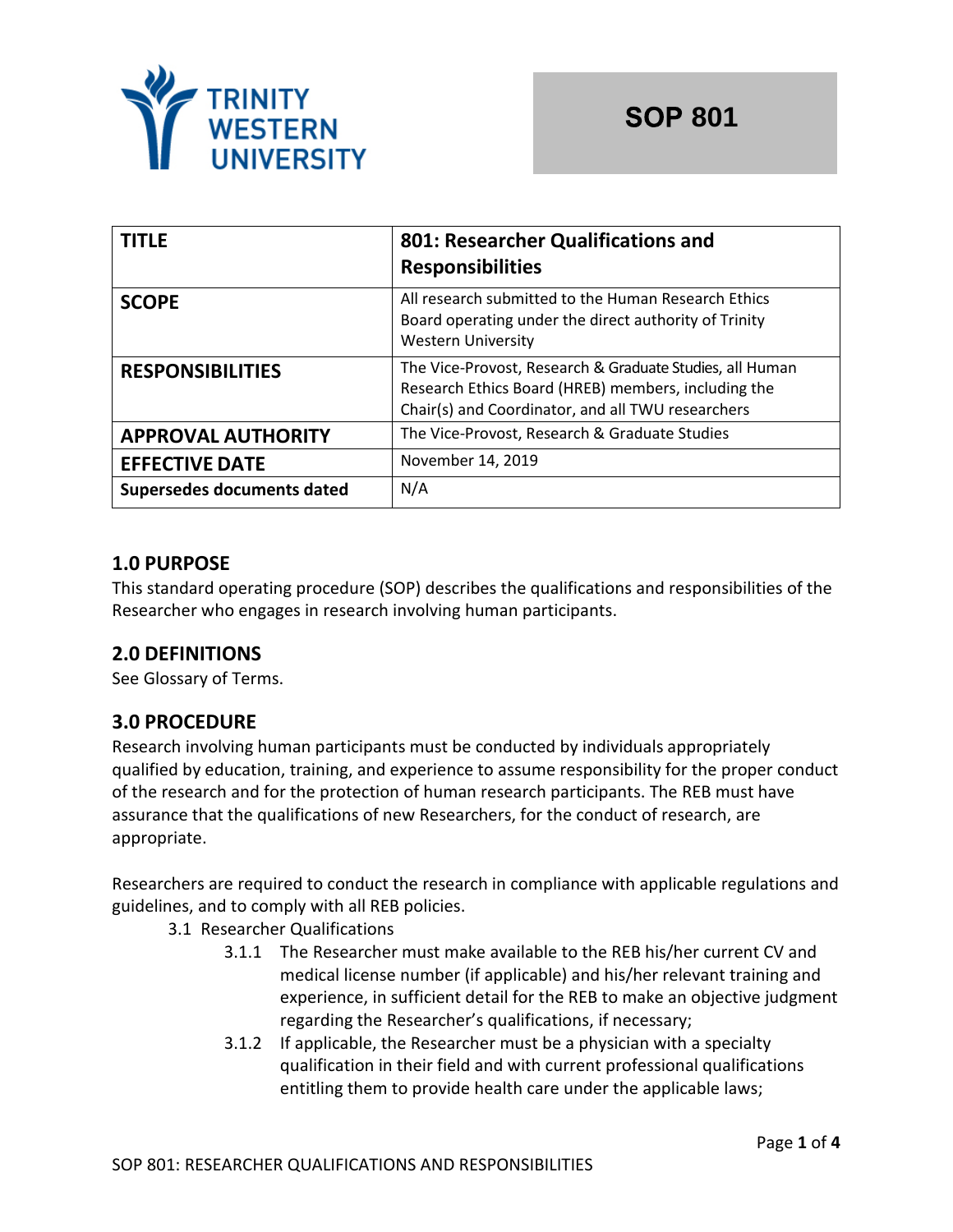

- 3.1.3 The Researcher must have completed appropriate training regarding the requirements of conducting and overseeing research;
- 3.1.4 If applicable, all specified Organizational Officials must approve the application to the REB;
- 3.1.5 The organizational approver's signature attests that:
	- He/she is aware of the proposal and supports its submission for REB review,
	- The application is considered to be feasible and appropriate,
	- Any internal requirements have been met,
	- The Researcher is qualified and has the experience and expertise to conduct this research,
	- The Researcher has sufficient space and resources to conduct this research;
- 3.1.6 Any concerns raised in the REB review of the Researcher's qualifications will be communicated to the Researcher and must be satisfied prior to REB approval of the application.
- 3.2 Researcher Responsibilities
	- 3.2.1 The Researcher is responsible for complying with the decisions and responsibilities set out by the REB. In addition, it is the Researcher's responsibility to comply with all applicable regulations and ensure that (if applicable):
		- He/she and his/her staff members are appropriately qualified by education, training and experience to assume responsibility for the proper conduct of the research and for protection of human research participants,
		- He/she has adequate resources to properly conduct the research and conducts the research following written SOPs,
		- All real, potential, or perceived conflicts of interest are declared to the REB at the time of the initial application, and as they arise,
		- The REB review and approval is obtained before engaging in research involving human participants,
		- All necessary documentation is signed by the responsible Researcher, as applicable,
		- Informed consent, when required, is obtained from participants in accordance with applicable regulations prior to their enrollment into the research, and using the most current informed consent document(s) approved by the REB (as applicable),
		- He/she personally conducts or supervises the described investigation(s),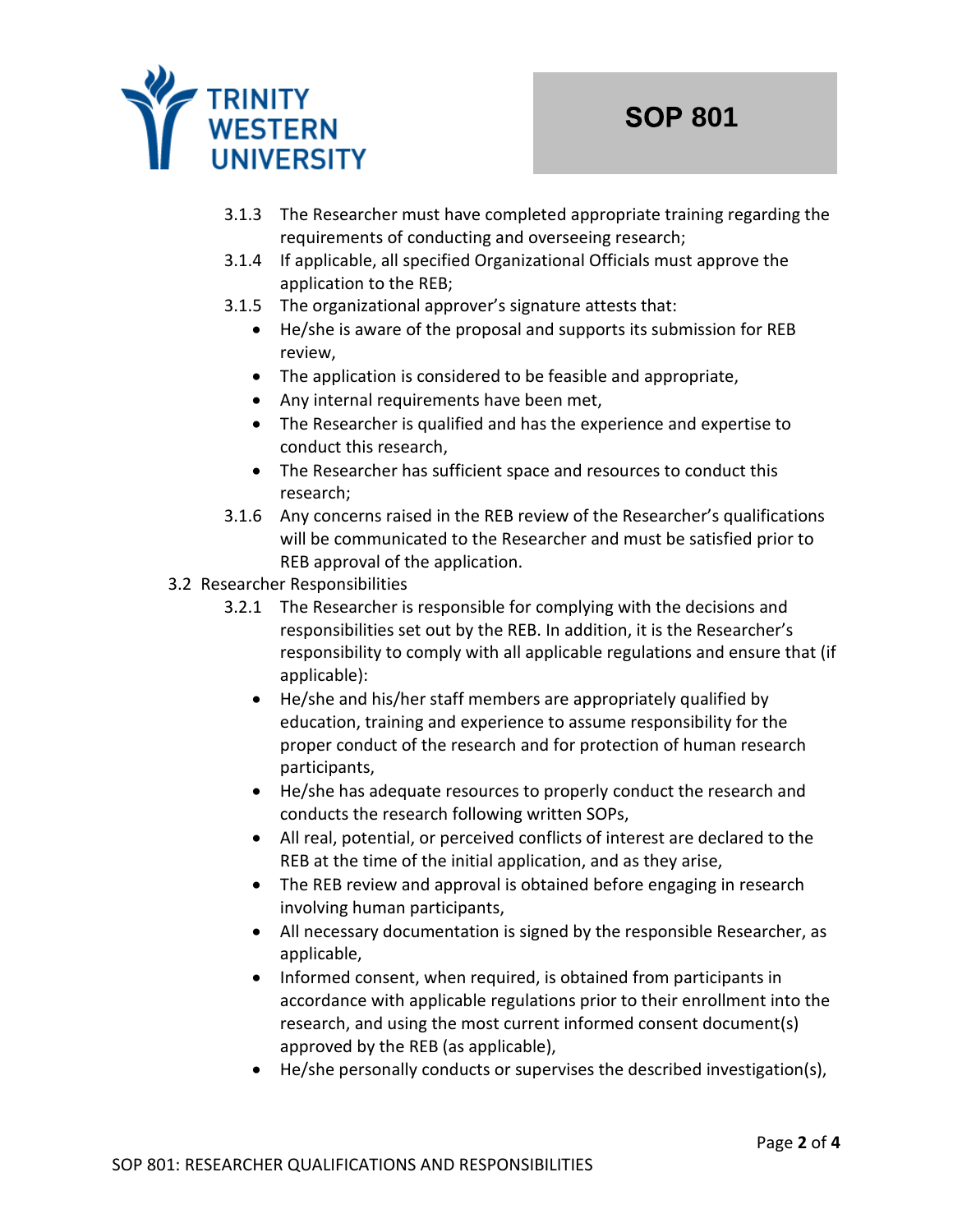

- The research is conducted in compliance with the approved research and applicable reporting criteria are reported to the REB, including deviations, serious, unexpected adverse events and privacy breaches,
- Any changes in the approved research are not initiated without REB review and approval, except where necessary to eliminate an immediate hazard(s) to the participant(s),
- Premature termination or suspension of the research is reported to the REB;
- Accurate and complete records are maintained according to applicable regulatory requirements,
- Written summaries of the research status are submitted to the REB at least annually, or more frequently if required by the REB, and an application for continuing review is submitted to the REB prior to the expiration of REB approval,
- Any other unexpected finding or new research knowledge that could affect the risk/benefit ratio of the research is reported to the REB,
- The REB is notified if there is a change in Researcher,
- The REB is notified immediately if his/her medical or dental license or hospital privileges are suspended, restricted or revoked (if applicable) or should his/her qualifications otherwise no longer be appropriate,
- The REB is notified when the research is complete; Note: (if applicable) The obligations of a Researcher holding a Clinical Trial Application (CTA) with Health Canada (i.e., sponsor-Researcher) include both those of a sponsor and those of a Researcher.
- 3.2.2 The researcher shall disseminate, through publication or otherwise, the analysis of data and interpretation of research results, including those that do not support the research hypothesis. The dissemination shall take place in a timely manner without undue restriction.
- 3.2.3 The organization is responsible for maintaining current CVs and medical licenses (if appropriate) for each of its Researchers. The organization is responsible for immediately advising the REB should it become aware of any information that would indicate that the qualifications of the Researcher may no longer be appropriate.

#### **4.0 REFERENCES**

See References.